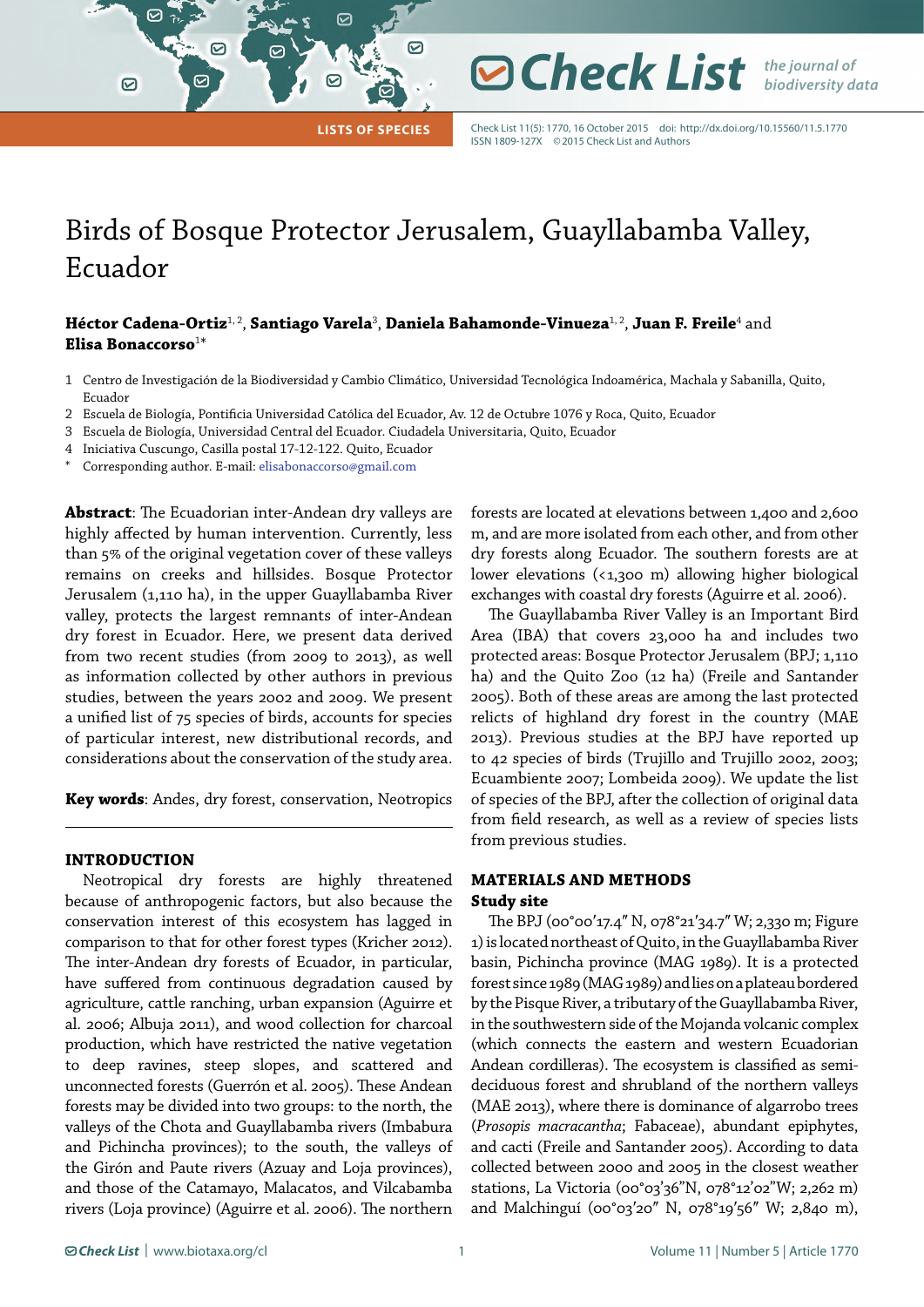

**Figure 1.** Bosque Protector Jerusalem location and adjacent localities.

the area has a marked seasonal climate, with a dry period from May to August (average annual rainfall of 125 mm) and a rainy period in September to April (average annual rainfall of 360 mm) (Carvajal-Campos 2009).

#### **Data collection**

We conducted two independent inventories: one focused specifically on nocturnal birds, the other focused on diurnal birds. SV and JFF studied night birds between April 2011 and March 2012. Three linear transects of 1.2 km-long were established and were walked twice (roundtrip) between 18h30-21h30 and 3h30–6h30. Transects were located across mature forest, secondary woodland and open areas. All birds heard or seen were plotted in transect maps in order to determine the number of territories, spatial distribution, and ultimately, species abundance (Freile and Varela, in prep.). In each trip, the location of vocalizing nocturnal birds was mapped. Each study period lasted six days and this protocol was repeated twice per month, totaling a sampling effort of 3,110.4 h/km.

HC, DB, and EB studied the community of diurnal birds between December 2012 and August 2014. Seven 12-m (36 mm mesh size) mist nets were used in a different site every week for two days. The first day, nets were opened from 6h00 to 18h00; the second day, they were opened from 6h00 to 12h00. From December 2012 to June 2013, four permanent sites (separated by at least 500 m in straight line) were sampled. Mist nets in three of the four sites were placed along the forest and, because of the general low-height of the forest  $(3-5 \text{ m})$ , we were able to capture both canopy and understory birds. Mist nets in the fourth site were placed within an orchard, to increase the odds of capturing both frugivores and insectivores.

From February to August 2014 multiple sites were sampled, including the four previous permanent sites, new sites within the BPJ, and an adjacent area called La Caldera, an unprotected site outside the southern boundary of the BPJ, which borders the Pisque River (two visits). Summing these two sampling seasons, an effort of 217,728  $h/m^2$  was completed. Up to two individuals of the captured species were collected and deposited at the Museo de Zoología Universidad Tecnológica Indoamérica (MZUTI; see Results: Table 1). For species identification of observed and captured birds, we followed Ridgely and Greenfield (2001), and Carrión (2002). Research and collection permits were awarded by the Dirección Provincial de Pichincha, Ministerio del Ambiente, Ecuador, under Research Authorization No. 20-12-IC-FAU-DPAP-MA.

Some photographs obtained during both studies are available at: [http://fm2.fieldmuseum.org/plantguides/](http://fm2.fieldmuseum.org/plantguides/guideimages.asp?ID=596) [guideimages.asp?ID=596.](http://fm2.fieldmuseum.org/plantguides/guideimages.asp?ID=596) Field data were supplemented by observations made by JFF within the BPJ, between August 2009 and May 2013, and by Roger Ahlman in December 2009. For vocalization identification, we followed Krabbe et al. (2001) and Xeno-Canto [\(http://](http://www.xenocanto.org) [www.xenocanto.org\)](http://www.xenocanto.org). We applied the taxonomy of the South American Classification Committee (Remsen et al. 2014). Further, we revised the species lists reported in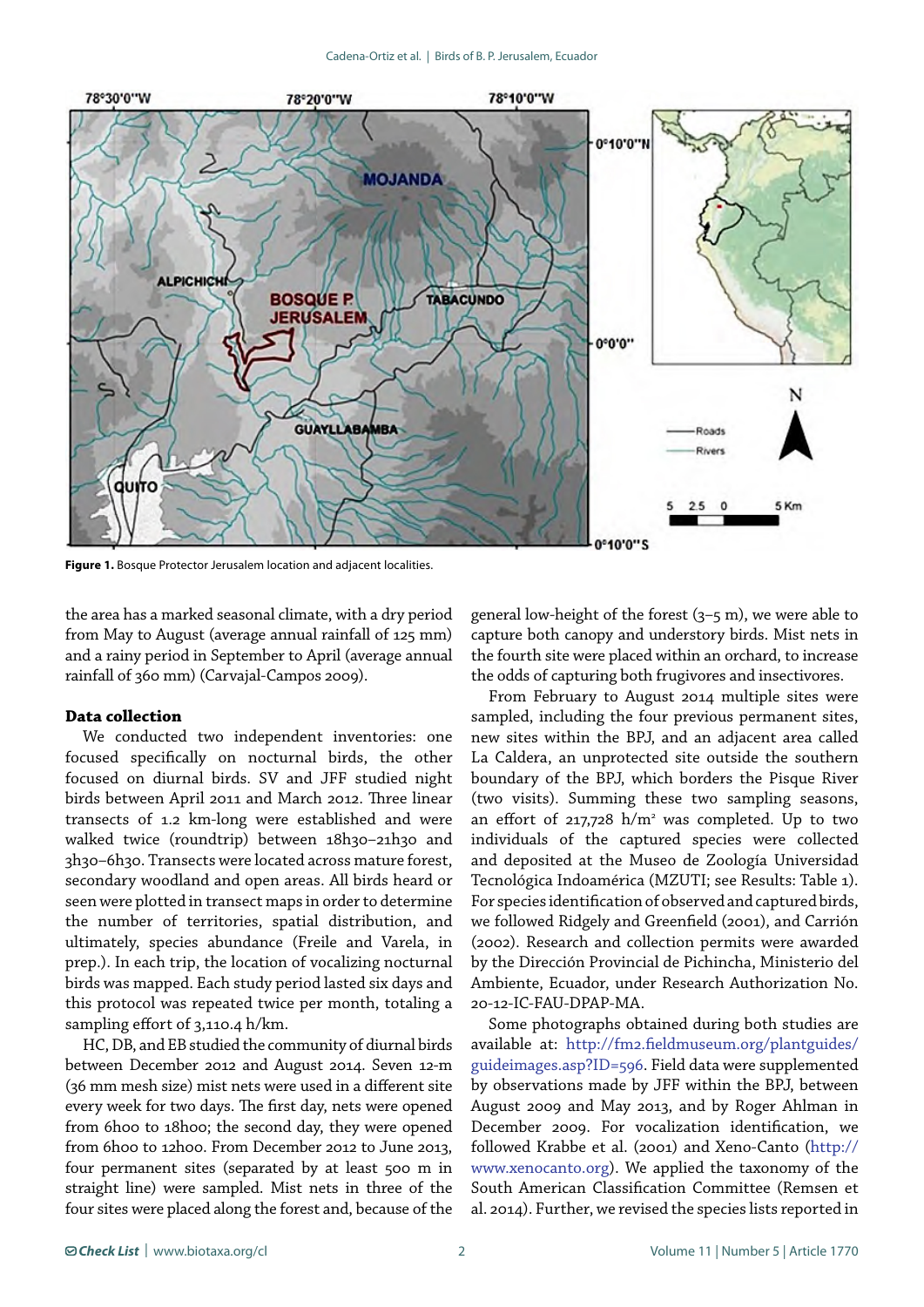previous studies for the area (Trujillo and Trujillo 2002, 2003; Ecuambiente 2007; Lombeida 2009), in order to compile a thorough and updated species list of the BPJ.

## **RESULTS**

We recorded 68 species, 26 of which were not reported in previous studies. With these data, the list of birds of

the BPJ extends to 75 species, grouped into 26 families (Table 1). The most diverse families are Thraupidae (16 species), Trochilidae, and Tyrannidae (eight species each). The species with more captures in nets during fieldwork was the Rufous-collared Sparrow, *Zonotrichia capensis* (226 individuals), while the most abundant during nocturnal sampling was the Barn Owl, *Tyto alba*

| <b>FAMILY</b><br>Species <sup>1</sup>              | Evidence <sup>2</sup><br><b>Present study (relative</b><br>abundance) <sup>3</sup> | <b>Trujillo and Trujillo</b><br>(2002, 2003) | <b>Ecuambiente</b><br><b>Consulting Group</b><br>(2007) | Lombeida (2009) |
|----------------------------------------------------|------------------------------------------------------------------------------------|----------------------------------------------|---------------------------------------------------------|-----------------|
| Ardeidae                                           |                                                                                    |                                              |                                                         |                 |
| Ardea alba Linnaeus, 1758                          | V (SV Aug.2011)                                                                    |                                              |                                                         |                 |
| Bubulcus ibis (Linnaeus, 1758)                     |                                                                                    | Χ                                            | Χ                                                       | X               |
| Cathartidae                                        |                                                                                    |                                              |                                                         |                 |
|                                                    | V(R)                                                                               |                                              |                                                         |                 |
| Cathartes aura (Linnaeus, 1758)                    |                                                                                    |                                              |                                                         |                 |
| Coragyps atratus (Bechstein, 1793)                 | V(R)                                                                               | X                                            | X                                                       | X               |
| Vultur gryphus Linnaeus, 1758CR/NT                 |                                                                                    |                                              | X                                                       |                 |
| <b>Accipitridae</b>                                |                                                                                    |                                              |                                                         |                 |
| Parabuteo unicinctus (Temminck, 1824)              | R; V; A(U)                                                                         | Χ                                            | X                                                       | X               |
| Geranoaetus polyosoma (Quoy & Gaimard, 1824)       | V (HC Jun.2013)                                                                    | X                                            | Χ                                                       | X               |
| Columbidae                                         |                                                                                    |                                              |                                                         |                 |
| Patagioenas fasciata (Say, 1823)                   | V(U)                                                                               |                                              | Χ                                                       |                 |
| Zenaida auriculata (Des Murs, 1847)                | V(U)                                                                               | X                                            | X                                                       | X               |
| Leptotila verreauxi (Bonaparte, 1855)              | R; V; M(C)                                                                         |                                              |                                                         |                 |
| Columbina passerina (Linnaeus, 1758)               | R; V; M(C)                                                                         | X                                            | X                                                       | X               |
| Cuculidae                                          |                                                                                    |                                              |                                                         |                 |
| Coccyzus melacoryphus Vieillot, 1817               | F (RA Dec.2009)                                                                    |                                              |                                                         |                 |
| <b>Tytonidae</b>                                   |                                                                                    |                                              |                                                         |                 |
| Tyto alba (Scopoli, 1769)                          | V;A(U)                                                                             | Χ                                            | х                                                       |                 |
| Strigidae                                          |                                                                                    |                                              |                                                         |                 |
| Bubo virginianus (Gmelin, 1788)                    | A(R)                                                                               |                                              |                                                         |                 |
| Ciccaba albitarsis (Bonaparte, 1850)               | R; A(R)                                                                            |                                              |                                                         |                 |
| Athene cunicularia (Molina, 1782)                  | A;V(R)                                                                             | X                                            | X                                                       |                 |
| Aegolius harrisii (Cassin, 1849) VU/LC             | A;V(R)                                                                             |                                              |                                                         |                 |
| Asio stygius (Wagler, 1832)                        | A;V(R)                                                                             |                                              |                                                         |                 |
| Caprimulgidae                                      |                                                                                    |                                              |                                                         |                 |
| Systellura longirostris Bonaparte, 1825            | R; V; A; M (U)                                                                     | X                                            | Χ                                                       |                 |
| Apodidae                                           |                                                                                    |                                              |                                                         |                 |
| Streptoprocne zonaris (Shaw, 1796)                 | V(R)                                                                               | X                                            | Χ                                                       | Х               |
| Aeronautes montivagus (Orbigny & Lafresnaye, 1837) | V(R)                                                                               |                                              |                                                         |                 |
| <b>Trochilidae</b>                                 |                                                                                    |                                              |                                                         |                 |
| Colibri coruscans (Gould, 1846)                    | R; V; M(C)                                                                         | х                                            | X                                                       | X               |
| Lesbia victoriae (Bourcier & Mulsant, 1846)        | R; V(C)                                                                            | X                                            | Χ                                                       | Χ               |
| Eriocnemis luciani (Bourcier, 1847)                | V (SV Mar.2012)                                                                    |                                              |                                                         |                 |
| Patagona gigas (Vieillot, 1824)                    | R; V; M(U)                                                                         | X                                            | Χ                                                       | X               |
| Myrtis fanny (Lesson, 1838)                        |                                                                                    |                                              |                                                         | Х               |
| Chaetocercus mulsant (Bourcier 1842)               | R; V; M(C)<br>R; V: M(R)                                                           | X                                            | X                                                       | Χ               |
|                                                    |                                                                                    |                                              |                                                         |                 |
| Chlorostilbon melanorhynchus Gould, 1860           | R; V; M(R)                                                                         |                                              |                                                         |                 |
| Amazilia tzacatl (de la Llave 1833)                | R; V; M(U)                                                                         |                                              |                                                         | х               |
| Alcedinidae                                        |                                                                                    |                                              |                                                         |                 |
| Megaceryle torquata (Linnaeus, 1766)               | V (HC Dec.2013)                                                                    |                                              |                                                         |                 |
| Picidae                                            |                                                                                    |                                              |                                                         |                 |
| Colaptes rivolii (Boissonneau, 1840)               | R; V; M (U)                                                                        | x                                            | X                                                       | х               |
| <b>Falconidae</b>                                  |                                                                                    |                                              |                                                         |                 |
| Falco sparverius Linnaeus, 1758                    | V(U)                                                                               | Х                                            | Χ                                                       | X               |
| Falco columbarius Linnaeus, 1758                   | V (RA Dec.2009)                                                                    |                                              |                                                         |                 |
| Falco peregrinus Tunstall, 1771VU/LC               |                                                                                    |                                              | Χ                                                       |                 |
| <b>Furnariidae</b>                                 |                                                                                    |                                              |                                                         |                 |
| Synallaxis azarae Orbigny, 1835                    | R; V; A; M (C)                                                                     | X                                            | X                                                       | х               |
|                                                    |                                                                                    |                                              |                                                         | Continued       |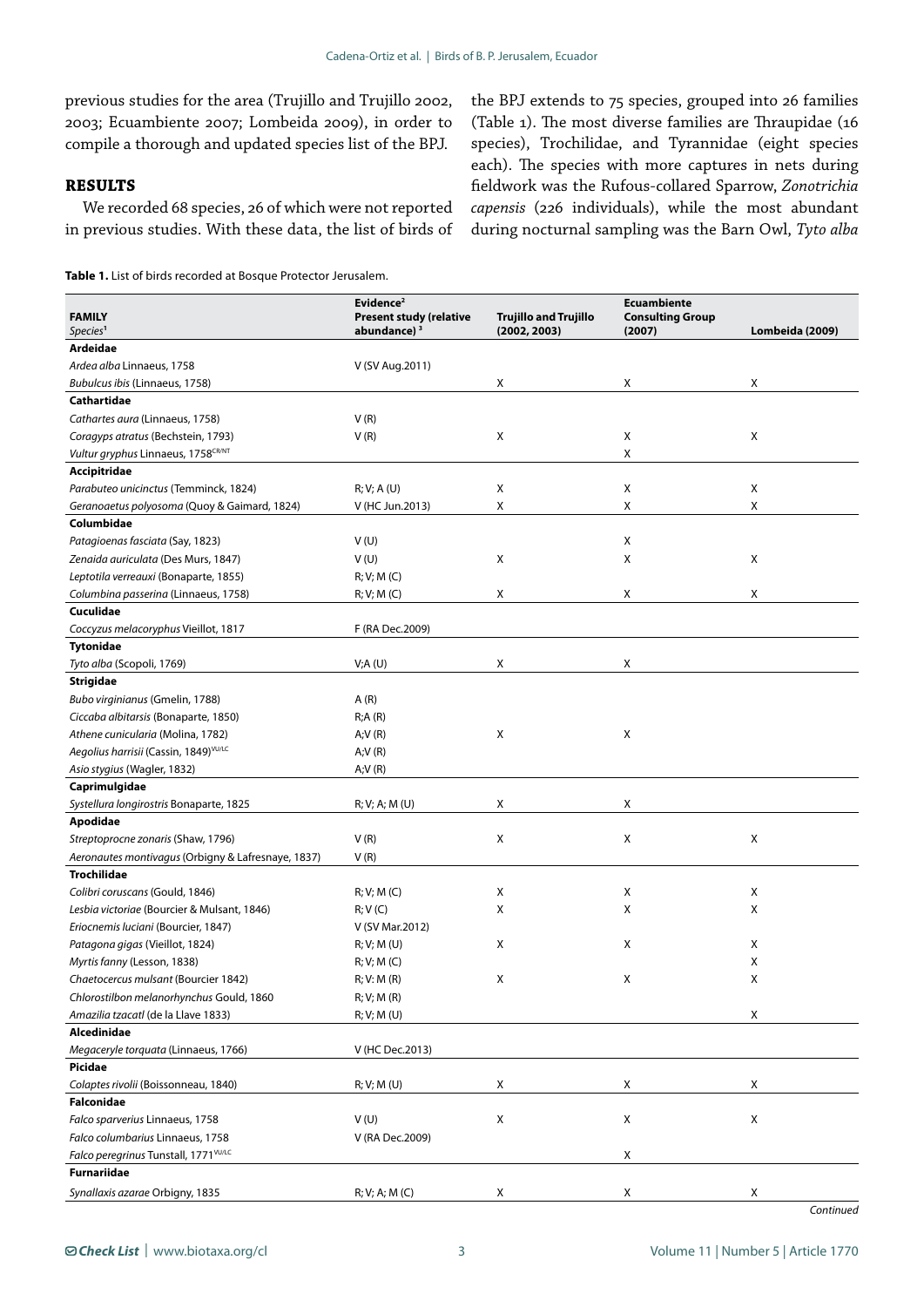### **Table 1.** *Continued.*

|                                                     | Evidence <sup>2</sup>          |                              | <b>Ecuambiente</b>        |                 |
|-----------------------------------------------------|--------------------------------|------------------------------|---------------------------|-----------------|
| <b>FAMILY</b>                                       | <b>Present study (relative</b> | <b>Trujillo and Trujillo</b> | <b>Consulting Group</b>   |                 |
| Species <sup>1</sup>                                | abundance) <sup>3</sup>        | (2002, 2003)                 | (2007)                    | Lombeida (2009) |
| Tyrannidae                                          |                                |                              | X                         | X               |
| Elaenia albiceps (Orbigny & Lafresnaye, 1837)       | R; V; M(U)                     | X                            |                           |                 |
| Camptostoma obsoletum (Temminck, 1824)              | R; V; M(U)                     | ?                            |                           |                 |
| Anairetes parulus (Kittlitz, 1830)                  | R(R)                           |                              |                           |                 |
| Myiophobus fasciatus (Statius Muller, 1776)         | R; M(R)                        |                              |                           |                 |
| Pyrocephalus rubinus (Boddaert, 1783)               | R; V; M(C)                     | Х                            | Χ                         | Χ               |
| Myiotheretes striaticollis (Sclater, 1853)          | R(R)                           | X                            | X                         | Χ               |
| Tyrannus tyrannus (Linnaeus, 1758)                  | V (JFF Apr.2011)               |                              |                           |                 |
| Myiarchus tuberculifer (Orbigny & Lafresnaye, 1837) | V (JFF Aug.2009)               |                              |                           |                 |
| Hirundinidae                                        |                                |                              |                           |                 |
| Pygochelidon cyanoleuca (Vieillot, 1817)            | R; V; M(C)                     | X                            | $\boldsymbol{\mathsf{X}}$ | X               |
| Orochelidon murina (Cassin, 1853)                   |                                | X                            | X                         | X               |
| Troglodytidae                                       |                                |                              |                           |                 |
| Troglodytes aedon Vieillot, 1809                    | R, A; M (U)                    | Χ                            | Χ                         | Χ               |
| <b>Turdidae</b>                                     |                                |                              |                           |                 |
| Catharus ustulatus (Nuttall, 1840)                  | V(R)                           |                              |                           |                 |
| Turdus fuscater Orbigny & Lafresnaye, 1837          | V(C)                           | Χ                            | Χ                         | Χ               |
| Mimidae                                             |                                |                              |                           |                 |
| Mimus gilvus (Viellot 1808)                         | R; V; A; M(R)                  |                              |                           |                 |
| <b>Thraupidae</b>                                   |                                |                              |                           |                 |
| Pipraeidea melanonota (Vieillot, 1819)              | V; M(R)                        |                              |                           |                 |
| Pipraeidea bonariensis (Gmelin, 1789)               | R; V(U)                        | Χ                            | Χ                         | Χ               |
| Thraupis episcopus (Linnaeus, 1766)                 | R(R)                           |                              |                           | Х               |
| Tangara vitriolina (Cabanis, 1850)                  | R; V; M(C)                     | ?                            |                           | Χ               |
| Conirostrum cinereum Orbigny & Lafresnaye, 1838     | R; V(U)                        | X                            |                           | X               |
| Diglossa humeralis (Fraser, 1840)                   |                                |                              | Χ                         |                 |
| Diglossa sittoides (Orbigny & Lafresnaye, 1838)     | R; M(R)                        |                              |                           | Х               |
| Phrygilus plebejus Tschudi, 1844                    | R; V; M(C)                     | Χ                            | Χ                         | X               |
| Phrygilus alaudinus (Kittlitz, 1833)                | V; M(R)                        | Х                            | X                         |                 |
| Sicalis luteola (Sparrman, 1789)                    | V; M(R)                        | ?                            |                           |                 |
| Sporophila luctuosa (Lafresnaye, 1843)              | R;V(R)                         |                              |                           |                 |
| Sporophila nigricollis (Vieillot, 1823)             | R; M(R)                        |                              |                           |                 |
| Catamenia analis (Orbigny & Lafresnaye, 1837)       | R; M(U)                        | х                            | X                         | Х               |
| Catamenia homochroa Sclater, 1859                   |                                | X                            | X                         |                 |
| Tiaris olivaceus (Linnaeus, 1766)                   | R(R)                           |                              |                           |                 |
| Tiaris obscurus (Orbigny & Lafresnaye, 1837)        | R(R)                           |                              |                           |                 |
| <b>Incertae Sedis</b>                               |                                |                              |                           |                 |
| Saltator striatipectus Lafresnaye, 1847             | R; M(U)                        |                              |                           | X               |
| <b>Emberizidae</b>                                  |                                |                              |                           |                 |
| Zonotrichia capensis (Müller, 1776)                 | R; V; M(C)                     | X                            | Χ                         | Χ               |
| Atlapetes latinuchus (Du Bus de Gisignies, 1855)    | V (JFF Aug.2009)               |                              |                           | Χ               |
| Atlapetes leucopterus (Jardine, 1856)               |                                |                              |                           |                 |
| Cardinalidae                                        | V(R)                           |                              |                           |                 |
|                                                     |                                |                              |                           |                 |
| Pheucticus chrysogaster (Lesson, 1832)              | R; V; M(U)                     | Χ                            | Χ                         | Х               |
| Parulidae                                           |                                |                              |                           |                 |
| Myioborus melanocephalus<br>(Tschudi, 1844)         |                                |                              |                           | X               |
| Fringillidae                                        |                                |                              |                           |                 |
| Sporagra magellanica (Vieillot, 1805)               | R; V; M(C)                     | Χ                            | Χ                         | Χ               |
| Astragalinus psaltria (Say, 1823)                   | R; M(R)                        |                              |                           |                 |
| Euphonia cyanocephala (Vieillot, 1819)              | R(R)                           |                              |                           | Χ               |
| Passeridae                                          |                                |                              |                           |                 |
| Passer domesticus (Linnaeus, 1758)                  | V (SV Jan.2012)                |                              |                           |                 |

<sup>1</sup> Conservation status according to IUCN: national classification (Granizo et al. 2002)/ global classification (IUCN 2013). Critically Endangered (CR); Endangered (EN), Vulnerable (VU), Near Threatened (NT) and Least Concern (LC).

<sup>2</sup> Evidence: R = mist nested; A = audio record; V = visual record; F = photography; M = Museum specimen; ? = visual records with not secure identification; X = referred in previous studies.

<sup>3</sup> Relative abundance criteria: C = common, >10 individuals/day; R = rare, recorded in low numbers and not daily; U = uncommon, recorded daily in small numbers, 1–10 individuals/day; (observer acronym; date) = unique records which would indicate vagrant species; (V) uncommon, possible vagrant species.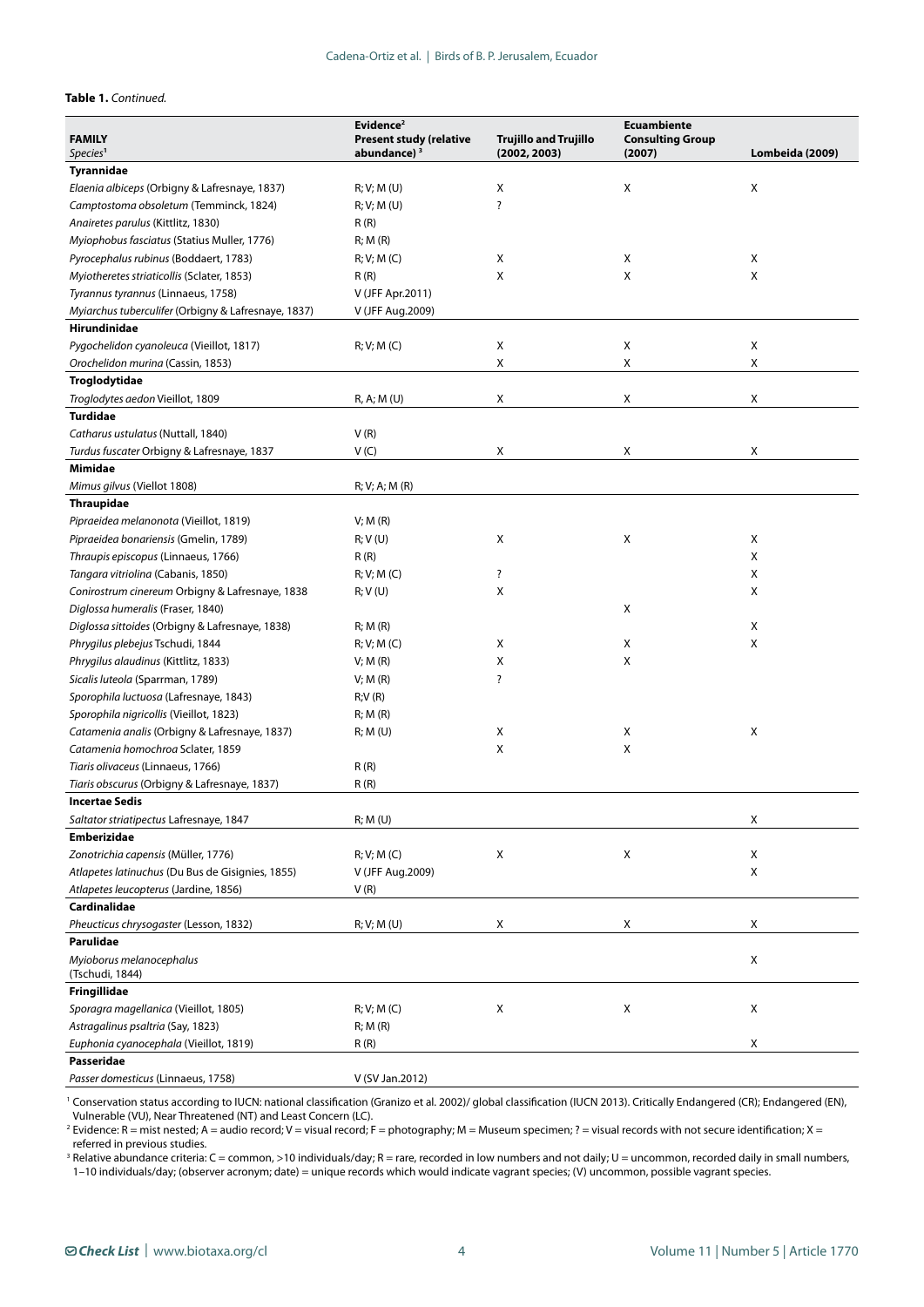(2.84 to 3.84 individuals/ha).

A number of species recorded are of special interest given their rarity or distribution. The Dark-billed Cuckoo, *Coccyzus melacoryphus*, was photographed at the BPJ in December 2009 by Roger Ahlman ([http://www.pbase.](http://www.pbase.com/ahlman/image/120020742) [com/ahlman/image/120020742\)](http://www.pbase.com/ahlman/image/120020742). The Rufous-banded Owl, *Ciccaba albitarsis*, was audio recorded in October, November, and from February to April, and has at least two territories at the BPJ (one of them at La Caldera). The Buff-fronted Owl, *Aegolius harrisii*, was audio recorded in April–May 2012, and then in March 2013 when it was photographed. At least three territories of this species exist in the BPJ (one of them at La Caldera). We captured 37 individuals of the Purple-collared Woodstar, *Myrtis fanny*; 36 females identified by plumage and one juvenile male. Also, in May 2013 we captured an adult male of this same species at La Caldera. An individual of the Duskycapped Flycatcher, *Myiarchus tuberculifer*, was seen and heard in August 2009. A group of 3–4 individuals of the Yellow-breasted Brush-finch, *Atlapetes latinuchus* was observed in August 2009, foraging with a mixed flock within a dense ravine. Two individuals of the House Sparrow, *Passer domesticus*, were seen in January 2012 at La Caldera. Also, HC and DB observed what seems to be a well-established resident population of this species at Alchipichi, a town 6 km (straight line) W from the BPJ.

We recorded several immatures (identified by plumage and mouth gap) between December 2012 and June 2013. We observed two juveniles of the Variable Hawk, *Geranoaetus polyosoma* flying together in June 2013, at La Caldera. Also, immatures of the following species were mist netted from December 2012 to May 2013 at the BPJ: nine Common Ground Dove, *Columbina passerina* (April–June); one *Myrtis fanny* (April); two Western Emerald, *Chlorostilbon melanorhynchus* (March and May); two Azara's Spinetail, *Synallaxis azarae* (April and May); eight Vermilion Flycatcher, *Pyrocephalus rubinus* (January–May); five Blue-and-yellow Tanager, *Pipraeidea bonariensis* (December–April); 11 Ash-breasted Sierra-Finch, *Phrygilus plebejus* (February–May); nine Band-tailed Seedeater, *Catamenia analis* (January–April); 17 Streaked Saltator, *Saltator striatipectus* (December– May); 43 *Zonotrichia capensis* (highest number in April [n = 11]); two Golden Grosbeak, *Pheucticus chrysogaster* (January–May, each one) and three Hooded Siskin, *Sporagra magellanica* (January and February).

### **DISCUSSION**

We assume that species not reported in previous studies (see Trujillo and Trujillo 2002, 2003; Ecuambiente 2007; Lombeida 2009), were recorded herein because of a more thorough sampling effort of both diurnal and nocturnal birds. Five species (Andean Condor, *Vultur gryphus;* Brown-bellied Swallow, *Orochelidon murina;* Black Flowerpiercer, *Diglossa humeralis;* Paramo Seedeater, *Catamenia homochroa* and Spectacled Redstart, *Myioborus* 

*melanocephalus*) previously reported at the BPJ (Trujillo and Trujillo 2002, 2003; Ecuambiente 2007; Lombeida 2009), were not recorded during our fieldwork. These species are normally found at higher elevations and/or wetter habitats (Ridgely and Greenfield 2001), but could descend occasionally or seasonally from the nearby slopes of Mojanda, north of the BPJ. The Peregrine Falcon, *Falco peregrinus* listed by Ecuambiente (2007) was not recorded during fieldwork, but it is known to breed in the Guayllamba valley (Granizo et al. 2002).

Other species mentioned in previous studies (Ecuambiente 2007; Lombeida 2009) are not included in our list (Table 1) because of the absence of tangible evidence, such as photographs, recordings, or specimens, or the possibility that inclusion in their lists resulted from misidentifications. The Dark-backed Wood-Quail, *Odontophorus melanonotus* and the Gorgeted Woodstar, *Chaetocercus heliodor* were not included because they are known to inhabit cloud forests of the western Andean foothills, and with no records at any other Andean dry forest through their range. The Gray-browed Brush-Finch, *Arremon assimilis*, the White-banded Tyrannulet, *Mecocerculus stictopterus*, and the Mountain Wren, *Troglodytes solstitialis,* are also species of humid forests at a higher elevation than those of the BPJ, while the Paramo Pipit, *Anthus bogotensis,* has only been reported in pastureland in the highlands above 3000 m altitude. Finally, the Turquoise-throated Puffleg, *Eriocnemis godini* has not been registered in more than 150 years, even after intensive searches in Andean forest remnants and scrub in the Guayllabamba River Valley (Ridgely and Greenfield 2001; Freile et al. 2004). Although any record of this enigmatic species is valuable, we believe that it is necessary to substantiate any observation to avoid misinterpretating the actual situation of the species, which is possibly extinct (however, see Graves 1996 for a discussion on its taxonomic validity).

Previous data on species of special interest is summarized and discussed, as follows. The status of the *Coccyzus melacoryphus* in the inter-Andean valleys is unclear; some individuals registered in Ecuador apparently belong to the austral migrant population, while others suggest that there is a resident population (Ridgely and Greenfield 2001). *Aegolius harrisii* is rare throughout its range (Granizo et al. 2002), but may be overlooked given its secretive habits (König and Weick 2008); there are only nine records in Ecuador that fall in the elevation range of 1,900–3,100 m in the high temperate and subtropical regions of both Andean slopes (Ridgely and Greenfield 2001). The predominance of females over males in the net catches of *Myrtis fanny*, could be caused by differences in mobility in the study area (i.e., females may move more in search of food and nesting material). Observations and capturing of *Passer domesticus* must be taken into account for future monitoring efforts; this European species has been introduced in South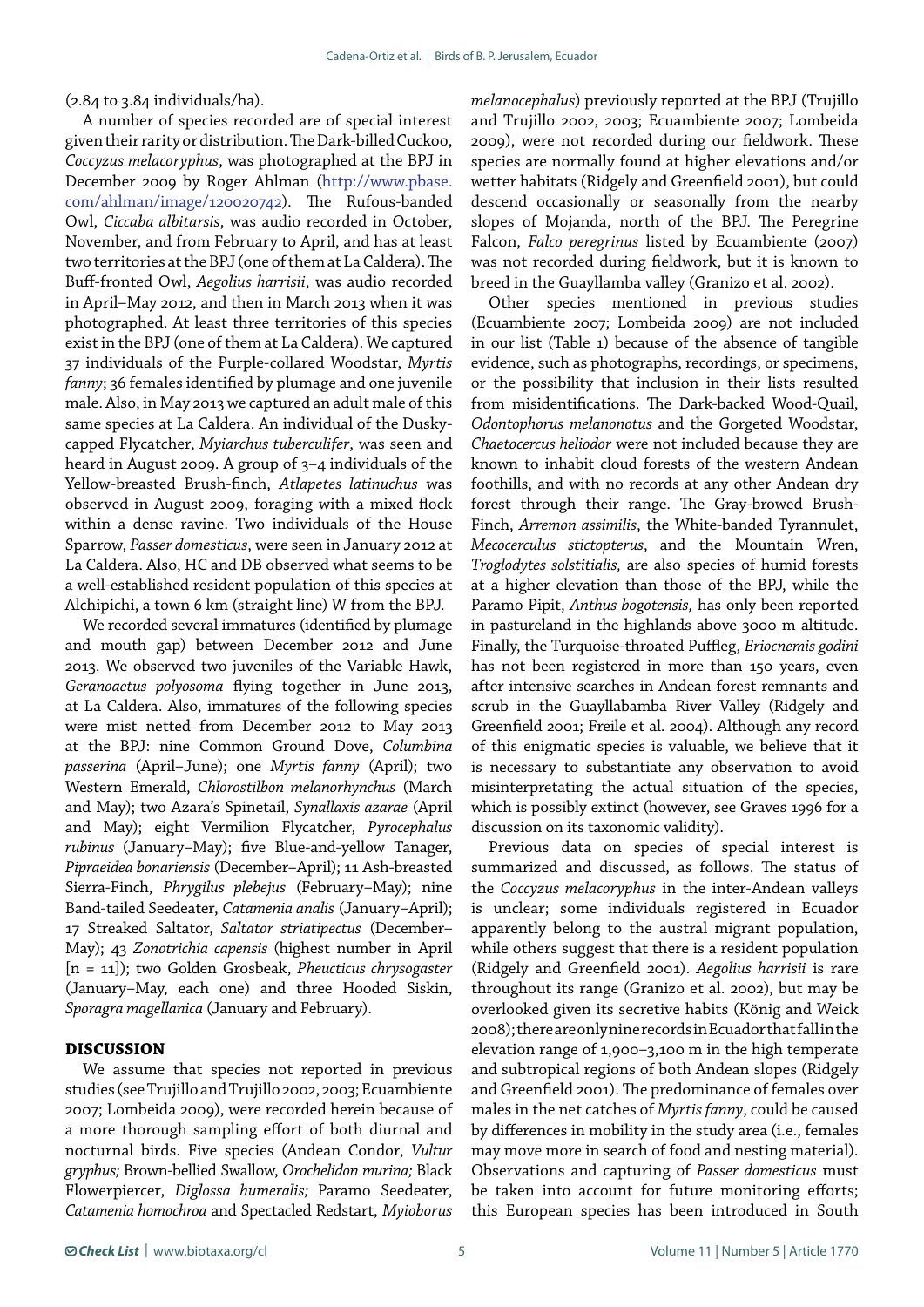America in many occasions, with the oldest introduction recorded for 1872 in Buenos Aires (Ortiz-Crespo 1977), and has been widely dispersed in the Andes and Pacific coast south of Colombia (IUCN 2013). Finally, three species, *Ciccaba albitarsis*, *Myiarchus tuberculifer*, and *Atlapetes latinuchus*, were not previously reported in the area and are usually found in subtropical and temperate forest (Ridgely and Greenfield 2001). However, while the *Myiarchus tuberculifer* and the *Atlapetes latinuchus* are probably wanderers, *Ciccaba albitarsis* occupies what seems to be well-established territories at the BPJ, and it has also been found defending territories at semi-humid woodland at El Tingo and Cochasquí, Pichincha prov. (JFF, unpubl. data). Unfortunately, data provided in this work are insufficient to portrait a temporal pattern of reproduction, if there is one.

Records off known elevational limits as reported by McMullan and Navarrete (2013) are noted in parentheses, as follows: *Cathartes aura* (<2,000 m); *Coccyzus melacoryphus* (<1,600 m); *Bubo virginianus* (>2,600 m); *Eriocnemis luciani* (>2,900 m); *Megaceryle torquata* (<1,500 m); *Myiophobus fasciatus* (<1,700 m but can reach up to 2,500 m in southern Ecuador); *Myiarchus*  tuberculifer (<1,700 m this species may reach up to 2,500 m, but in southern Ecuador [Ridgely and Greenfield 2001]); *Tiaris obscurus* (<1,500 m); and *Tiaris olivaceus* (<1,800 m). Finally, *Amazilia tzacatl* (<1,600 m) was suggested as seasonal at the Inter-andean valleys above 2,000 m elevation by Ridgely and Greenfield (2001), but according to our records it should be considered a permanent resident of the Guayllabamba valley.

The Guayllabamba River Valley is an IBA, because it is the only place where *Eriocnemis godini* has been collected; this species is critically endangered and has no confirmed records since 1850 (Freile and Santander 2005). A location in this valley (above Perucho) is the only known collection site of this species, since other specimens have inaccurate collection locality information (i.e., locality labeled as Ecuador or Bogotá only; Birdlife International 2015). Other species of national conservation concern include *Aegolius harrisii*, ranked as Vulnerable (Granizo et al. 2002), for which the BPJ apparently houses a small resident population. Additionally, *Falco peregrinus*, also Vulnerable in Ecuador, has a breeding population in this valley (Granizo et al. 2002).

On the other hand, La Caldera is an inaccessible depression that lies outside the BPJ, but probably has a high conservation value, including territories of *Ciccaba albitarsis* and *Aegolius harrisii*. Addition of La Caldera to the BPJ would be important for the conservation of populations of these and other species. Also, because of the high quality of its habitat, it may be a source of seeds for populations of plants and animals at the BPJ, and is home for the populations of six species of endemic flora of Ecuador (Albuja 2011). Besides, it is a refuge for

mammals up to the size of the Andean fox (*Lycalopex culpaeus*) that feed and live in the BPJ (Trujillo and Trujillo 2007).

## **ACKNOWLEDGEMENTS**

We thank Cynthia Hervas (Gobierno Provincial de Pichincha) for allowing us to conduct our studies in the BPJ. Also, we thank the staff of the BPJ, particularly to administrator Angel Orellana, and biologists Mauricio Guerrón and Danilo Armas; Roger Ahlman shared his records; Andrea Bustos and Javier Fajardo gave advice on the geographic issues and map generation, respectively. Aves\_Ecuador forum members shared their observations and confirmed the identification of several species. Esteban Guevara and two anonymous referees reviewed and corrected earlier versions of this manuscript. We thank all field assistants, particularly Jefferson García, Judit Mateos, and Ibeth Alarcón. Fieldwork was funded by the International Owl Society, Fundación Numashir, GPP (nocturnal birds), and Universidad Tecnológica Indoamérica (diurnal birds).

#### **LITERATURE CITED**

- Aguirre, Z.M., L.P. Kvist and O. Sánchez. 2006. Bosques secos en Ecuador y su diversidad; pp. 162–187, in: Moraes, R., B. Øllgaard, L.P. Kvist, F. Borchsenius, and H. Balslev (eds.). Botánica Económica de los Andes Centrales. La Paz: Universidad Mayor de San Andrés.
- Albuja, L. 2011. Biodiversidad de los valles secos interandinos del Ecuador. Quito: Escuela Politécnica Nacional. 56 pp.
- BirdLife International. [2015]. Species factsheet: *Eriocnemis godini*. Accessed at [http://www.birdlife.org](http://www.birdlife.org./), 22 January 2015.
- Carrión, J.M. 2002. Aves de Quito: retratos y encuentros. Quito: SIMBIOE. 135 pp.
- Carvajal-Campos, A. 2009. Reproducción y Dieta de la Lagartija Andina *Stenocercus guentheri* (Squamata: Iguania) en el Parque Protector Jerusalem. Tesis de Licenciatura. Quito: Pontificia Universidad Católica del Ecuador. 97 pp.
- Ecuambiente. 2007. Plan de Manejo Ambiental del Bosque y Vegetación Protectoras Jerusalén. Quito: Ecuambiente Consulting Group. 82 pp.
- Freile, J.F., G. Castañeda, T. Santander and M. Tellkamp. 2004. En búsqueda del *Eriocnemis nigrivestis* y *E. godini*. BirdLife en las Américas 7(1): 7.
- Freile, J.F. and T. Santander. 2005. Áreas importantes para la conservación de las aves en Ecuador. Quito: Aves and Conservación (Corporación Ornitológica del Ecuador), BirdLife International, Conservación Internacional y Ministerio de Ambiente de Ecuador. 769 pp.
- Graves, G.R. 1996. Diagnoses of hybrid hummingbirds (Aves: Trochilidae). 2. Hybrid Origin of *Eriocnemis soderstromi* Butler. *Proceedings of the Biological Society of Washington* 109(4): 764–769. [https://repository.](https://repository.si.edu/bitstream/handle/10088/12850/vz_Graves_1996_PBSW_hummerhybrid_2.pdf?sequence=1&isAllowed=y) [si.edu/bitstream/handle/10088/12850/vz\\_Graves\\_1996\\_PBSW\\_](https://repository.si.edu/bitstream/handle/10088/12850/vz_Graves_1996_PBSW_hummerhybrid_2.pdf?sequence=1&isAllowed=y) [hummerhybrid\\_2.pdf?sequence=1&isAllowed=y](https://repository.si.edu/bitstream/handle/10088/12850/vz_Graves_1996_PBSW_hummerhybrid_2.pdf?sequence=1&isAllowed=y)
- Granizo, T., C. Pacheco, M.B. Ribadeneira, M. Guerrero and L. Suárez. 2002. Libro rojo de las aves del Ecuador. Quito: SIMBIOE, Conservación Internacional, EcoCiencia, Ministerio del Ambiente and UICN. 462 pp.
- Guerrón, M., A. Orellana, A. Loor and J. Zambrano. 2005. Studies in the protected dry forest Jerusalem. Lyonia 8(2): 5–18. [http://](http://www.lyonia.org/downloadPDF.php?pdfID=2.399.1) [www.lyonia.org/downloadPDF.php?pdfID=2.399.1](http://www.lyonia.org/downloadPDF.php?pdfID=2.399.1)